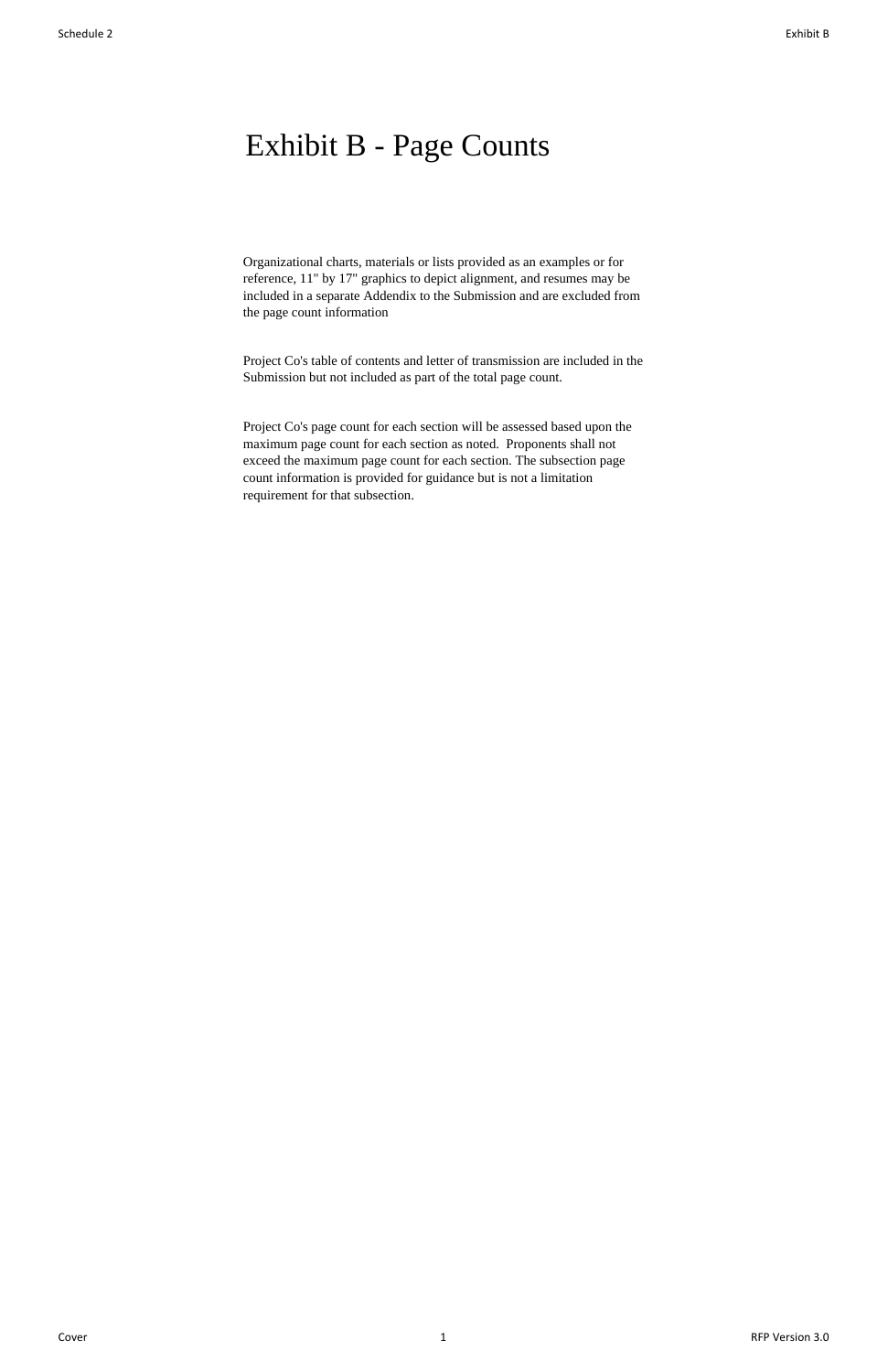| <b>Subsection</b><br><b>B1.0</b><br>Primary Reference<br>Holistic Approach To Project Management<br>Project Co's Holistic Approach To Project Management<br>Schedule 15-2 Art 1<br><b>10</b><br>Schedule Schedule 15-2<br>$\overline{2}$<br>Project Management Plan<br>15<br>Article $1.2(a)(n)$<br>B1.1<br>Project Management Organization and Key Personnel<br>Primary Reference<br>Schedule Schedule 15-2<br>Project Management Organization for Phase 1 and Phase 2<br>1<br>3<br>Article $1.2(0)(i)$<br>Schedule Schedule 15-2<br>$\overline{2}$<br>Key Project Management Personnel<br>Article $1.2(0)(ii)$ and Article<br>3<br>$13.2 \text{ (m)}$ (iii)<br><b>B1.2</b><br>Primary Reference<br>Project Management<br>Schedule Schedule 15-2<br><b>Management Information System</b><br>$\mathbf{1}$<br>$\boldsymbol{2}$<br>Article $1.2(0)(iii)$<br>Schedule Schedule 15-2<br>$\overline{2}$<br>Performance Measurement and Performance Charts<br>$\boldsymbol{2}$<br>Article $1.2(0)(iv)$<br>Schedule Schedule 15-2<br>3<br><b>Progress Reviews</b><br>Article $1.2(0)$ (vi) & (vii)<br>1<br>and Article 1.5<br>Schedule Schedule 15-2<br>Submittal Report, Submittal List and Submission Check Lists<br>$\mathbf{2}$<br>$\overline{4}$<br>Article 1.2(0)(viii)<br>Schedule Schedule 15-2<br>5<br><b>Engineering and Design Plan</b><br>6<br>Article $1.2(0)(ix)$<br>Schedule Schedule 15-2<br>Manufacturing and Procurement Plan<br>6<br>2<br>Article $1.2(0)(x)$<br>Schedule Schedule 15-2<br>$\tau$<br><b>Installation Plan</b><br>$\boldsymbol{2}$<br>Article $1.2(0)(xi)$<br>Schedule Schedule 15-2<br>8<br><b>Construction Management Plan</b><br>6<br>Article $1.2(0)(xii)$<br>Schedule Schedule 15-2<br>9<br><b>Configuration Management</b><br>Article $1.2(0)(xiii)$ and<br>$\boldsymbol{2}$<br>Article 1.3<br>Schedule Schedule 15-2<br>Systems Integration and Interface Management Plan<br>$\boldsymbol{2}$<br>10<br>Article $1.2(0)(\text{xiv})$ and<br>Article 1.4<br>Schedule Schedule 15-2<br>$\boldsymbol{2}$<br>Dependability Plan<br>11<br>Article 1.6<br><b>B1.3</b><br>Verification Testing Acceptance and Commissioning<br>Primary Reference<br>Schedule 15-2 Article 13.1,<br>General VTAC requirements<br>$\mathbf{1}$<br>8<br>13.2, 13.3, 13.6<br>$\overline{2}$<br><b>Verification Tests</b><br>Schedule 15-2 Article 13.4<br>$\mathbf{3}$<br>3<br>3<br>Schedule 15-2 Article 13.5<br>Acceptance<br>Certification<br>$\overline{4}$<br>Schedule 15-2 Article 13.7<br>$\mathbf{1}$<br>5<br><b>Demonstrated Systems Operations</b><br>$\overline{2}$<br>15-2 Article $13.6(a)$<br>Schedule 15-2 Article 13.9,<br>13.10, 13.11, 13.12, and<br><b>System Operations and Maintenance Personnel</b><br>$\overline{\mathbf{4}}$<br>6<br>13.13<br><b>B1.4</b><br>Safety and Security Program<br>Primary Reference<br>Safety and Security Management Plan<br>Schedule 15-3 Article 2.1<br>$\mathbf{1}$<br>8<br>and $2.2$ (a):(h)<br>Safety and Security Certification<br>Schedule 15-3 Article 2.2 (i)<br>$\overline{2}$<br>6<br>Safety during Construction and testing<br>Schedule 15-3 Article 2.2 (j)<br>$\overline{3}$<br>$\overline{\mathbf{4}}$ |
|--------------------------------------------------------------------------------------------------------------------------------------------------------------------------------------------------------------------------------------------------------------------------------------------------------------------------------------------------------------------------------------------------------------------------------------------------------------------------------------------------------------------------------------------------------------------------------------------------------------------------------------------------------------------------------------------------------------------------------------------------------------------------------------------------------------------------------------------------------------------------------------------------------------------------------------------------------------------------------------------------------------------------------------------------------------------------------------------------------------------------------------------------------------------------------------------------------------------------------------------------------------------------------------------------------------------------------------------------------------------------------------------------------------------------------------------------------------------------------------------------------------------------------------------------------------------------------------------------------------------------------------------------------------------------------------------------------------------------------------------------------------------------------------------------------------------------------------------------------------------------------------------------------------------------------------------------------------------------------------------------------------------------------------------------------------------------------------------------------------------------------------------------------------------------------------------------------------------------------------------------------------------------------------------------------------------------------------------------------------------------------------------------------------------------------------------------------------------------------------------------------------------------------------------------------------------------------------------------------------------------------------------------------------------------------------------------------------------------------------------------------------------------------------------------------------------------------------------------------------------------------------------------------------------------------------------------------------------------------------------------------------------------------------------------------------------------------------------------------------------------------------------------------------------------------|
|                                                                                                                                                                                                                                                                                                                                                                                                                                                                                                                                                                                                                                                                                                                                                                                                                                                                                                                                                                                                                                                                                                                                                                                                                                                                                                                                                                                                                                                                                                                                                                                                                                                                                                                                                                                                                                                                                                                                                                                                                                                                                                                                                                                                                                                                                                                                                                                                                                                                                                                                                                                                                                                                                                                                                                                                                                                                                                                                                                                                                                                                                                                                                                                |
|                                                                                                                                                                                                                                                                                                                                                                                                                                                                                                                                                                                                                                                                                                                                                                                                                                                                                                                                                                                                                                                                                                                                                                                                                                                                                                                                                                                                                                                                                                                                                                                                                                                                                                                                                                                                                                                                                                                                                                                                                                                                                                                                                                                                                                                                                                                                                                                                                                                                                                                                                                                                                                                                                                                                                                                                                                                                                                                                                                                                                                                                                                                                                                                |
|                                                                                                                                                                                                                                                                                                                                                                                                                                                                                                                                                                                                                                                                                                                                                                                                                                                                                                                                                                                                                                                                                                                                                                                                                                                                                                                                                                                                                                                                                                                                                                                                                                                                                                                                                                                                                                                                                                                                                                                                                                                                                                                                                                                                                                                                                                                                                                                                                                                                                                                                                                                                                                                                                                                                                                                                                                                                                                                                                                                                                                                                                                                                                                                |
|                                                                                                                                                                                                                                                                                                                                                                                                                                                                                                                                                                                                                                                                                                                                                                                                                                                                                                                                                                                                                                                                                                                                                                                                                                                                                                                                                                                                                                                                                                                                                                                                                                                                                                                                                                                                                                                                                                                                                                                                                                                                                                                                                                                                                                                                                                                                                                                                                                                                                                                                                                                                                                                                                                                                                                                                                                                                                                                                                                                                                                                                                                                                                                                |
|                                                                                                                                                                                                                                                                                                                                                                                                                                                                                                                                                                                                                                                                                                                                                                                                                                                                                                                                                                                                                                                                                                                                                                                                                                                                                                                                                                                                                                                                                                                                                                                                                                                                                                                                                                                                                                                                                                                                                                                                                                                                                                                                                                                                                                                                                                                                                                                                                                                                                                                                                                                                                                                                                                                                                                                                                                                                                                                                                                                                                                                                                                                                                                                |
|                                                                                                                                                                                                                                                                                                                                                                                                                                                                                                                                                                                                                                                                                                                                                                                                                                                                                                                                                                                                                                                                                                                                                                                                                                                                                                                                                                                                                                                                                                                                                                                                                                                                                                                                                                                                                                                                                                                                                                                                                                                                                                                                                                                                                                                                                                                                                                                                                                                                                                                                                                                                                                                                                                                                                                                                                                                                                                                                                                                                                                                                                                                                                                                |
|                                                                                                                                                                                                                                                                                                                                                                                                                                                                                                                                                                                                                                                                                                                                                                                                                                                                                                                                                                                                                                                                                                                                                                                                                                                                                                                                                                                                                                                                                                                                                                                                                                                                                                                                                                                                                                                                                                                                                                                                                                                                                                                                                                                                                                                                                                                                                                                                                                                                                                                                                                                                                                                                                                                                                                                                                                                                                                                                                                                                                                                                                                                                                                                |
|                                                                                                                                                                                                                                                                                                                                                                                                                                                                                                                                                                                                                                                                                                                                                                                                                                                                                                                                                                                                                                                                                                                                                                                                                                                                                                                                                                                                                                                                                                                                                                                                                                                                                                                                                                                                                                                                                                                                                                                                                                                                                                                                                                                                                                                                                                                                                                                                                                                                                                                                                                                                                                                                                                                                                                                                                                                                                                                                                                                                                                                                                                                                                                                |
|                                                                                                                                                                                                                                                                                                                                                                                                                                                                                                                                                                                                                                                                                                                                                                                                                                                                                                                                                                                                                                                                                                                                                                                                                                                                                                                                                                                                                                                                                                                                                                                                                                                                                                                                                                                                                                                                                                                                                                                                                                                                                                                                                                                                                                                                                                                                                                                                                                                                                                                                                                                                                                                                                                                                                                                                                                                                                                                                                                                                                                                                                                                                                                                |
|                                                                                                                                                                                                                                                                                                                                                                                                                                                                                                                                                                                                                                                                                                                                                                                                                                                                                                                                                                                                                                                                                                                                                                                                                                                                                                                                                                                                                                                                                                                                                                                                                                                                                                                                                                                                                                                                                                                                                                                                                                                                                                                                                                                                                                                                                                                                                                                                                                                                                                                                                                                                                                                                                                                                                                                                                                                                                                                                                                                                                                                                                                                                                                                |
|                                                                                                                                                                                                                                                                                                                                                                                                                                                                                                                                                                                                                                                                                                                                                                                                                                                                                                                                                                                                                                                                                                                                                                                                                                                                                                                                                                                                                                                                                                                                                                                                                                                                                                                                                                                                                                                                                                                                                                                                                                                                                                                                                                                                                                                                                                                                                                                                                                                                                                                                                                                                                                                                                                                                                                                                                                                                                                                                                                                                                                                                                                                                                                                |
|                                                                                                                                                                                                                                                                                                                                                                                                                                                                                                                                                                                                                                                                                                                                                                                                                                                                                                                                                                                                                                                                                                                                                                                                                                                                                                                                                                                                                                                                                                                                                                                                                                                                                                                                                                                                                                                                                                                                                                                                                                                                                                                                                                                                                                                                                                                                                                                                                                                                                                                                                                                                                                                                                                                                                                                                                                                                                                                                                                                                                                                                                                                                                                                |
|                                                                                                                                                                                                                                                                                                                                                                                                                                                                                                                                                                                                                                                                                                                                                                                                                                                                                                                                                                                                                                                                                                                                                                                                                                                                                                                                                                                                                                                                                                                                                                                                                                                                                                                                                                                                                                                                                                                                                                                                                                                                                                                                                                                                                                                                                                                                                                                                                                                                                                                                                                                                                                                                                                                                                                                                                                                                                                                                                                                                                                                                                                                                                                                |
|                                                                                                                                                                                                                                                                                                                                                                                                                                                                                                                                                                                                                                                                                                                                                                                                                                                                                                                                                                                                                                                                                                                                                                                                                                                                                                                                                                                                                                                                                                                                                                                                                                                                                                                                                                                                                                                                                                                                                                                                                                                                                                                                                                                                                                                                                                                                                                                                                                                                                                                                                                                                                                                                                                                                                                                                                                                                                                                                                                                                                                                                                                                                                                                |
|                                                                                                                                                                                                                                                                                                                                                                                                                                                                                                                                                                                                                                                                                                                                                                                                                                                                                                                                                                                                                                                                                                                                                                                                                                                                                                                                                                                                                                                                                                                                                                                                                                                                                                                                                                                                                                                                                                                                                                                                                                                                                                                                                                                                                                                                                                                                                                                                                                                                                                                                                                                                                                                                                                                                                                                                                                                                                                                                                                                                                                                                                                                                                                                |
|                                                                                                                                                                                                                                                                                                                                                                                                                                                                                                                                                                                                                                                                                                                                                                                                                                                                                                                                                                                                                                                                                                                                                                                                                                                                                                                                                                                                                                                                                                                                                                                                                                                                                                                                                                                                                                                                                                                                                                                                                                                                                                                                                                                                                                                                                                                                                                                                                                                                                                                                                                                                                                                                                                                                                                                                                                                                                                                                                                                                                                                                                                                                                                                |
|                                                                                                                                                                                                                                                                                                                                                                                                                                                                                                                                                                                                                                                                                                                                                                                                                                                                                                                                                                                                                                                                                                                                                                                                                                                                                                                                                                                                                                                                                                                                                                                                                                                                                                                                                                                                                                                                                                                                                                                                                                                                                                                                                                                                                                                                                                                                                                                                                                                                                                                                                                                                                                                                                                                                                                                                                                                                                                                                                                                                                                                                                                                                                                                |
|                                                                                                                                                                                                                                                                                                                                                                                                                                                                                                                                                                                                                                                                                                                                                                                                                                                                                                                                                                                                                                                                                                                                                                                                                                                                                                                                                                                                                                                                                                                                                                                                                                                                                                                                                                                                                                                                                                                                                                                                                                                                                                                                                                                                                                                                                                                                                                                                                                                                                                                                                                                                                                                                                                                                                                                                                                                                                                                                                                                                                                                                                                                                                                                |
|                                                                                                                                                                                                                                                                                                                                                                                                                                                                                                                                                                                                                                                                                                                                                                                                                                                                                                                                                                                                                                                                                                                                                                                                                                                                                                                                                                                                                                                                                                                                                                                                                                                                                                                                                                                                                                                                                                                                                                                                                                                                                                                                                                                                                                                                                                                                                                                                                                                                                                                                                                                                                                                                                                                                                                                                                                                                                                                                                                                                                                                                                                                                                                                |
|                                                                                                                                                                                                                                                                                                                                                                                                                                                                                                                                                                                                                                                                                                                                                                                                                                                                                                                                                                                                                                                                                                                                                                                                                                                                                                                                                                                                                                                                                                                                                                                                                                                                                                                                                                                                                                                                                                                                                                                                                                                                                                                                                                                                                                                                                                                                                                                                                                                                                                                                                                                                                                                                                                                                                                                                                                                                                                                                                                                                                                                                                                                                                                                |
|                                                                                                                                                                                                                                                                                                                                                                                                                                                                                                                                                                                                                                                                                                                                                                                                                                                                                                                                                                                                                                                                                                                                                                                                                                                                                                                                                                                                                                                                                                                                                                                                                                                                                                                                                                                                                                                                                                                                                                                                                                                                                                                                                                                                                                                                                                                                                                                                                                                                                                                                                                                                                                                                                                                                                                                                                                                                                                                                                                                                                                                                                                                                                                                |
|                                                                                                                                                                                                                                                                                                                                                                                                                                                                                                                                                                                                                                                                                                                                                                                                                                                                                                                                                                                                                                                                                                                                                                                                                                                                                                                                                                                                                                                                                                                                                                                                                                                                                                                                                                                                                                                                                                                                                                                                                                                                                                                                                                                                                                                                                                                                                                                                                                                                                                                                                                                                                                                                                                                                                                                                                                                                                                                                                                                                                                                                                                                                                                                |
|                                                                                                                                                                                                                                                                                                                                                                                                                                                                                                                                                                                                                                                                                                                                                                                                                                                                                                                                                                                                                                                                                                                                                                                                                                                                                                                                                                                                                                                                                                                                                                                                                                                                                                                                                                                                                                                                                                                                                                                                                                                                                                                                                                                                                                                                                                                                                                                                                                                                                                                                                                                                                                                                                                                                                                                                                                                                                                                                                                                                                                                                                                                                                                                |
|                                                                                                                                                                                                                                                                                                                                                                                                                                                                                                                                                                                                                                                                                                                                                                                                                                                                                                                                                                                                                                                                                                                                                                                                                                                                                                                                                                                                                                                                                                                                                                                                                                                                                                                                                                                                                                                                                                                                                                                                                                                                                                                                                                                                                                                                                                                                                                                                                                                                                                                                                                                                                                                                                                                                                                                                                                                                                                                                                                                                                                                                                                                                                                                |
|                                                                                                                                                                                                                                                                                                                                                                                                                                                                                                                                                                                                                                                                                                                                                                                                                                                                                                                                                                                                                                                                                                                                                                                                                                                                                                                                                                                                                                                                                                                                                                                                                                                                                                                                                                                                                                                                                                                                                                                                                                                                                                                                                                                                                                                                                                                                                                                                                                                                                                                                                                                                                                                                                                                                                                                                                                                                                                                                                                                                                                                                                                                                                                                |
|                                                                                                                                                                                                                                                                                                                                                                                                                                                                                                                                                                                                                                                                                                                                                                                                                                                                                                                                                                                                                                                                                                                                                                                                                                                                                                                                                                                                                                                                                                                                                                                                                                                                                                                                                                                                                                                                                                                                                                                                                                                                                                                                                                                                                                                                                                                                                                                                                                                                                                                                                                                                                                                                                                                                                                                                                                                                                                                                                                                                                                                                                                                                                                                |
|                                                                                                                                                                                                                                                                                                                                                                                                                                                                                                                                                                                                                                                                                                                                                                                                                                                                                                                                                                                                                                                                                                                                                                                                                                                                                                                                                                                                                                                                                                                                                                                                                                                                                                                                                                                                                                                                                                                                                                                                                                                                                                                                                                                                                                                                                                                                                                                                                                                                                                                                                                                                                                                                                                                                                                                                                                                                                                                                                                                                                                                                                                                                                                                |
|                                                                                                                                                                                                                                                                                                                                                                                                                                                                                                                                                                                                                                                                                                                                                                                                                                                                                                                                                                                                                                                                                                                                                                                                                                                                                                                                                                                                                                                                                                                                                                                                                                                                                                                                                                                                                                                                                                                                                                                                                                                                                                                                                                                                                                                                                                                                                                                                                                                                                                                                                                                                                                                                                                                                                                                                                                                                                                                                                                                                                                                                                                                                                                                |
|                                                                                                                                                                                                                                                                                                                                                                                                                                                                                                                                                                                                                                                                                                                                                                                                                                                                                                                                                                                                                                                                                                                                                                                                                                                                                                                                                                                                                                                                                                                                                                                                                                                                                                                                                                                                                                                                                                                                                                                                                                                                                                                                                                                                                                                                                                                                                                                                                                                                                                                                                                                                                                                                                                                                                                                                                                                                                                                                                                                                                                                                                                                                                                                |
|                                                                                                                                                                                                                                                                                                                                                                                                                                                                                                                                                                                                                                                                                                                                                                                                                                                                                                                                                                                                                                                                                                                                                                                                                                                                                                                                                                                                                                                                                                                                                                                                                                                                                                                                                                                                                                                                                                                                                                                                                                                                                                                                                                                                                                                                                                                                                                                                                                                                                                                                                                                                                                                                                                                                                                                                                                                                                                                                                                                                                                                                                                                                                                                |
|                                                                                                                                                                                                                                                                                                                                                                                                                                                                                                                                                                                                                                                                                                                                                                                                                                                                                                                                                                                                                                                                                                                                                                                                                                                                                                                                                                                                                                                                                                                                                                                                                                                                                                                                                                                                                                                                                                                                                                                                                                                                                                                                                                                                                                                                                                                                                                                                                                                                                                                                                                                                                                                                                                                                                                                                                                                                                                                                                                                                                                                                                                                                                                                |
|                                                                                                                                                                                                                                                                                                                                                                                                                                                                                                                                                                                                                                                                                                                                                                                                                                                                                                                                                                                                                                                                                                                                                                                                                                                                                                                                                                                                                                                                                                                                                                                                                                                                                                                                                                                                                                                                                                                                                                                                                                                                                                                                                                                                                                                                                                                                                                                                                                                                                                                                                                                                                                                                                                                                                                                                                                                                                                                                                                                                                                                                                                                                                                                |
|                                                                                                                                                                                                                                                                                                                                                                                                                                                                                                                                                                                                                                                                                                                                                                                                                                                                                                                                                                                                                                                                                                                                                                                                                                                                                                                                                                                                                                                                                                                                                                                                                                                                                                                                                                                                                                                                                                                                                                                                                                                                                                                                                                                                                                                                                                                                                                                                                                                                                                                                                                                                                                                                                                                                                                                                                                                                                                                                                                                                                                                                                                                                                                                |
|                                                                                                                                                                                                                                                                                                                                                                                                                                                                                                                                                                                                                                                                                                                                                                                                                                                                                                                                                                                                                                                                                                                                                                                                                                                                                                                                                                                                                                                                                                                                                                                                                                                                                                                                                                                                                                                                                                                                                                                                                                                                                                                                                                                                                                                                                                                                                                                                                                                                                                                                                                                                                                                                                                                                                                                                                                                                                                                                                                                                                                                                                                                                                                                |
|                                                                                                                                                                                                                                                                                                                                                                                                                                                                                                                                                                                                                                                                                                                                                                                                                                                                                                                                                                                                                                                                                                                                                                                                                                                                                                                                                                                                                                                                                                                                                                                                                                                                                                                                                                                                                                                                                                                                                                                                                                                                                                                                                                                                                                                                                                                                                                                                                                                                                                                                                                                                                                                                                                                                                                                                                                                                                                                                                                                                                                                                                                                                                                                |
|                                                                                                                                                                                                                                                                                                                                                                                                                                                                                                                                                                                                                                                                                                                                                                                                                                                                                                                                                                                                                                                                                                                                                                                                                                                                                                                                                                                                                                                                                                                                                                                                                                                                                                                                                                                                                                                                                                                                                                                                                                                                                                                                                                                                                                                                                                                                                                                                                                                                                                                                                                                                                                                                                                                                                                                                                                                                                                                                                                                                                                                                                                                                                                                |
|                                                                                                                                                                                                                                                                                                                                                                                                                                                                                                                                                                                                                                                                                                                                                                                                                                                                                                                                                                                                                                                                                                                                                                                                                                                                                                                                                                                                                                                                                                                                                                                                                                                                                                                                                                                                                                                                                                                                                                                                                                                                                                                                                                                                                                                                                                                                                                                                                                                                                                                                                                                                                                                                                                                                                                                                                                                                                                                                                                                                                                                                                                                                                                                |
|                                                                                                                                                                                                                                                                                                                                                                                                                                                                                                                                                                                                                                                                                                                                                                                                                                                                                                                                                                                                                                                                                                                                                                                                                                                                                                                                                                                                                                                                                                                                                                                                                                                                                                                                                                                                                                                                                                                                                                                                                                                                                                                                                                                                                                                                                                                                                                                                                                                                                                                                                                                                                                                                                                                                                                                                                                                                                                                                                                                                                                                                                                                                                                                |
|                                                                                                                                                                                                                                                                                                                                                                                                                                                                                                                                                                                                                                                                                                                                                                                                                                                                                                                                                                                                                                                                                                                                                                                                                                                                                                                                                                                                                                                                                                                                                                                                                                                                                                                                                                                                                                                                                                                                                                                                                                                                                                                                                                                                                                                                                                                                                                                                                                                                                                                                                                                                                                                                                                                                                                                                                                                                                                                                                                                                                                                                                                                                                                                |
|                                                                                                                                                                                                                                                                                                                                                                                                                                                                                                                                                                                                                                                                                                                                                                                                                                                                                                                                                                                                                                                                                                                                                                                                                                                                                                                                                                                                                                                                                                                                                                                                                                                                                                                                                                                                                                                                                                                                                                                                                                                                                                                                                                                                                                                                                                                                                                                                                                                                                                                                                                                                                                                                                                                                                                                                                                                                                                                                                                                                                                                                                                                                                                                |
|                                                                                                                                                                                                                                                                                                                                                                                                                                                                                                                                                                                                                                                                                                                                                                                                                                                                                                                                                                                                                                                                                                                                                                                                                                                                                                                                                                                                                                                                                                                                                                                                                                                                                                                                                                                                                                                                                                                                                                                                                                                                                                                                                                                                                                                                                                                                                                                                                                                                                                                                                                                                                                                                                                                                                                                                                                                                                                                                                                                                                                                                                                                                                                                |
|                                                                                                                                                                                                                                                                                                                                                                                                                                                                                                                                                                                                                                                                                                                                                                                                                                                                                                                                                                                                                                                                                                                                                                                                                                                                                                                                                                                                                                                                                                                                                                                                                                                                                                                                                                                                                                                                                                                                                                                                                                                                                                                                                                                                                                                                                                                                                                                                                                                                                                                                                                                                                                                                                                                                                                                                                                                                                                                                                                                                                                                                                                                                                                                |
|                                                                                                                                                                                                                                                                                                                                                                                                                                                                                                                                                                                                                                                                                                                                                                                                                                                                                                                                                                                                                                                                                                                                                                                                                                                                                                                                                                                                                                                                                                                                                                                                                                                                                                                                                                                                                                                                                                                                                                                                                                                                                                                                                                                                                                                                                                                                                                                                                                                                                                                                                                                                                                                                                                                                                                                                                                                                                                                                                                                                                                                                                                                                                                                |
|                                                                                                                                                                                                                                                                                                                                                                                                                                                                                                                                                                                                                                                                                                                                                                                                                                                                                                                                                                                                                                                                                                                                                                                                                                                                                                                                                                                                                                                                                                                                                                                                                                                                                                                                                                                                                                                                                                                                                                                                                                                                                                                                                                                                                                                                                                                                                                                                                                                                                                                                                                                                                                                                                                                                                                                                                                                                                                                                                                                                                                                                                                                                                                                |
|                                                                                                                                                                                                                                                                                                                                                                                                                                                                                                                                                                                                                                                                                                                                                                                                                                                                                                                                                                                                                                                                                                                                                                                                                                                                                                                                                                                                                                                                                                                                                                                                                                                                                                                                                                                                                                                                                                                                                                                                                                                                                                                                                                                                                                                                                                                                                                                                                                                                                                                                                                                                                                                                                                                                                                                                                                                                                                                                                                                                                                                                                                                                                                                |
|                                                                                                                                                                                                                                                                                                                                                                                                                                                                                                                                                                                                                                                                                                                                                                                                                                                                                                                                                                                                                                                                                                                                                                                                                                                                                                                                                                                                                                                                                                                                                                                                                                                                                                                                                                                                                                                                                                                                                                                                                                                                                                                                                                                                                                                                                                                                                                                                                                                                                                                                                                                                                                                                                                                                                                                                                                                                                                                                                                                                                                                                                                                                                                                |
|                                                                                                                                                                                                                                                                                                                                                                                                                                                                                                                                                                                                                                                                                                                                                                                                                                                                                                                                                                                                                                                                                                                                                                                                                                                                                                                                                                                                                                                                                                                                                                                                                                                                                                                                                                                                                                                                                                                                                                                                                                                                                                                                                                                                                                                                                                                                                                                                                                                                                                                                                                                                                                                                                                                                                                                                                                                                                                                                                                                                                                                                                                                                                                                |
|                                                                                                                                                                                                                                                                                                                                                                                                                                                                                                                                                                                                                                                                                                                                                                                                                                                                                                                                                                                                                                                                                                                                                                                                                                                                                                                                                                                                                                                                                                                                                                                                                                                                                                                                                                                                                                                                                                                                                                                                                                                                                                                                                                                                                                                                                                                                                                                                                                                                                                                                                                                                                                                                                                                                                                                                                                                                                                                                                                                                                                                                                                                                                                                |
|                                                                                                                                                                                                                                                                                                                                                                                                                                                                                                                                                                                                                                                                                                                                                                                                                                                                                                                                                                                                                                                                                                                                                                                                                                                                                                                                                                                                                                                                                                                                                                                                                                                                                                                                                                                                                                                                                                                                                                                                                                                                                                                                                                                                                                                                                                                                                                                                                                                                                                                                                                                                                                                                                                                                                                                                                                                                                                                                                                                                                                                                                                                                                                                |
|                                                                                                                                                                                                                                                                                                                                                                                                                                                                                                                                                                                                                                                                                                                                                                                                                                                                                                                                                                                                                                                                                                                                                                                                                                                                                                                                                                                                                                                                                                                                                                                                                                                                                                                                                                                                                                                                                                                                                                                                                                                                                                                                                                                                                                                                                                                                                                                                                                                                                                                                                                                                                                                                                                                                                                                                                                                                                                                                                                                                                                                                                                                                                                                |
|                                                                                                                                                                                                                                                                                                                                                                                                                                                                                                                                                                                                                                                                                                                                                                                                                                                                                                                                                                                                                                                                                                                                                                                                                                                                                                                                                                                                                                                                                                                                                                                                                                                                                                                                                                                                                                                                                                                                                                                                                                                                                                                                                                                                                                                                                                                                                                                                                                                                                                                                                                                                                                                                                                                                                                                                                                                                                                                                                                                                                                                                                                                                                                                |
|                                                                                                                                                                                                                                                                                                                                                                                                                                                                                                                                                                                                                                                                                                                                                                                                                                                                                                                                                                                                                                                                                                                                                                                                                                                                                                                                                                                                                                                                                                                                                                                                                                                                                                                                                                                                                                                                                                                                                                                                                                                                                                                                                                                                                                                                                                                                                                                                                                                                                                                                                                                                                                                                                                                                                                                                                                                                                                                                                                                                                                                                                                                                                                                |
|                                                                                                                                                                                                                                                                                                                                                                                                                                                                                                                                                                                                                                                                                                                                                                                                                                                                                                                                                                                                                                                                                                                                                                                                                                                                                                                                                                                                                                                                                                                                                                                                                                                                                                                                                                                                                                                                                                                                                                                                                                                                                                                                                                                                                                                                                                                                                                                                                                                                                                                                                                                                                                                                                                                                                                                                                                                                                                                                                                                                                                                                                                                                                                                |
|                                                                                                                                                                                                                                                                                                                                                                                                                                                                                                                                                                                                                                                                                                                                                                                                                                                                                                                                                                                                                                                                                                                                                                                                                                                                                                                                                                                                                                                                                                                                                                                                                                                                                                                                                                                                                                                                                                                                                                                                                                                                                                                                                                                                                                                                                                                                                                                                                                                                                                                                                                                                                                                                                                                                                                                                                                                                                                                                                                                                                                                                                                                                                                                |
|                                                                                                                                                                                                                                                                                                                                                                                                                                                                                                                                                                                                                                                                                                                                                                                                                                                                                                                                                                                                                                                                                                                                                                                                                                                                                                                                                                                                                                                                                                                                                                                                                                                                                                                                                                                                                                                                                                                                                                                                                                                                                                                                                                                                                                                                                                                                                                                                                                                                                                                                                                                                                                                                                                                                                                                                                                                                                                                                                                                                                                                                                                                                                                                |
|                                                                                                                                                                                                                                                                                                                                                                                                                                                                                                                                                                                                                                                                                                                                                                                                                                                                                                                                                                                                                                                                                                                                                                                                                                                                                                                                                                                                                                                                                                                                                                                                                                                                                                                                                                                                                                                                                                                                                                                                                                                                                                                                                                                                                                                                                                                                                                                                                                                                                                                                                                                                                                                                                                                                                                                                                                                                                                                                                                                                                                                                                                                                                                                |
|                                                                                                                                                                                                                                                                                                                                                                                                                                                                                                                                                                                                                                                                                                                                                                                                                                                                                                                                                                                                                                                                                                                                                                                                                                                                                                                                                                                                                                                                                                                                                                                                                                                                                                                                                                                                                                                                                                                                                                                                                                                                                                                                                                                                                                                                                                                                                                                                                                                                                                                                                                                                                                                                                                                                                                                                                                                                                                                                                                                                                                                                                                                                                                                |
| <b>System Safety Program Plan - Operations</b><br>Schedule 15-3 Article 2.2                                                                                                                                                                                                                                                                                                                                                                                                                                                                                                                                                                                                                                                                                                                                                                                                                                                                                                                                                                                                                                                                                                                                                                                                                                                                                                                                                                                                                                                                                                                                                                                                                                                                                                                                                                                                                                                                                                                                                                                                                                                                                                                                                                                                                                                                                                                                                                                                                                                                                                                                                                                                                                                                                                                                                                                                                                                                                                                                                                                                                                                                                                    |
| $\overline{4}$<br>3<br>(k) and $2.3(a)(g)$                                                                                                                                                                                                                                                                                                                                                                                                                                                                                                                                                                                                                                                                                                                                                                                                                                                                                                                                                                                                                                                                                                                                                                                                                                                                                                                                                                                                                                                                                                                                                                                                                                                                                                                                                                                                                                                                                                                                                                                                                                                                                                                                                                                                                                                                                                                                                                                                                                                                                                                                                                                                                                                                                                                                                                                                                                                                                                                                                                                                                                                                                                                                     |
|                                                                                                                                                                                                                                                                                                                                                                                                                                                                                                                                                                                                                                                                                                                                                                                                                                                                                                                                                                                                                                                                                                                                                                                                                                                                                                                                                                                                                                                                                                                                                                                                                                                                                                                                                                                                                                                                                                                                                                                                                                                                                                                                                                                                                                                                                                                                                                                                                                                                                                                                                                                                                                                                                                                                                                                                                                                                                                                                                                                                                                                                                                                                                                                |
| <b>System Security Plan - Operations</b><br>Schedule 15-3 Article 2.3<br>5 <sup>5</sup><br>$\mathbf{3}$<br>(h)                                                                                                                                                                                                                                                                                                                                                                                                                                                                                                                                                                                                                                                                                                                                                                                                                                                                                                                                                                                                                                                                                                                                                                                                                                                                                                                                                                                                                                                                                                                                                                                                                                                                                                                                                                                                                                                                                                                                                                                                                                                                                                                                                                                                                                                                                                                                                                                                                                                                                                                                                                                                                                                                                                                                                                                                                                                                                                                                                                                                                                                                 |

|              |                           |  | $\mathsf{I}^{(n)}$       |  |
|--------------|---------------------------|--|--------------------------|--|
|              |                           |  |                          |  |
| <b>B</b> 1.5 | <b>Quality Management</b> |  | <b>Primary Reference</b> |  |
|              | <b>Quality Management</b> |  | Schedule 11              |  |
|              |                           |  |                          |  |
| B1.6         | <b>Review Procedure</b>   |  | <b>Primary Reference</b> |  |
|              | <b>Review Procedure</b>   |  | Schedule 10              |  |
|              |                           |  |                          |  |

**119**

B1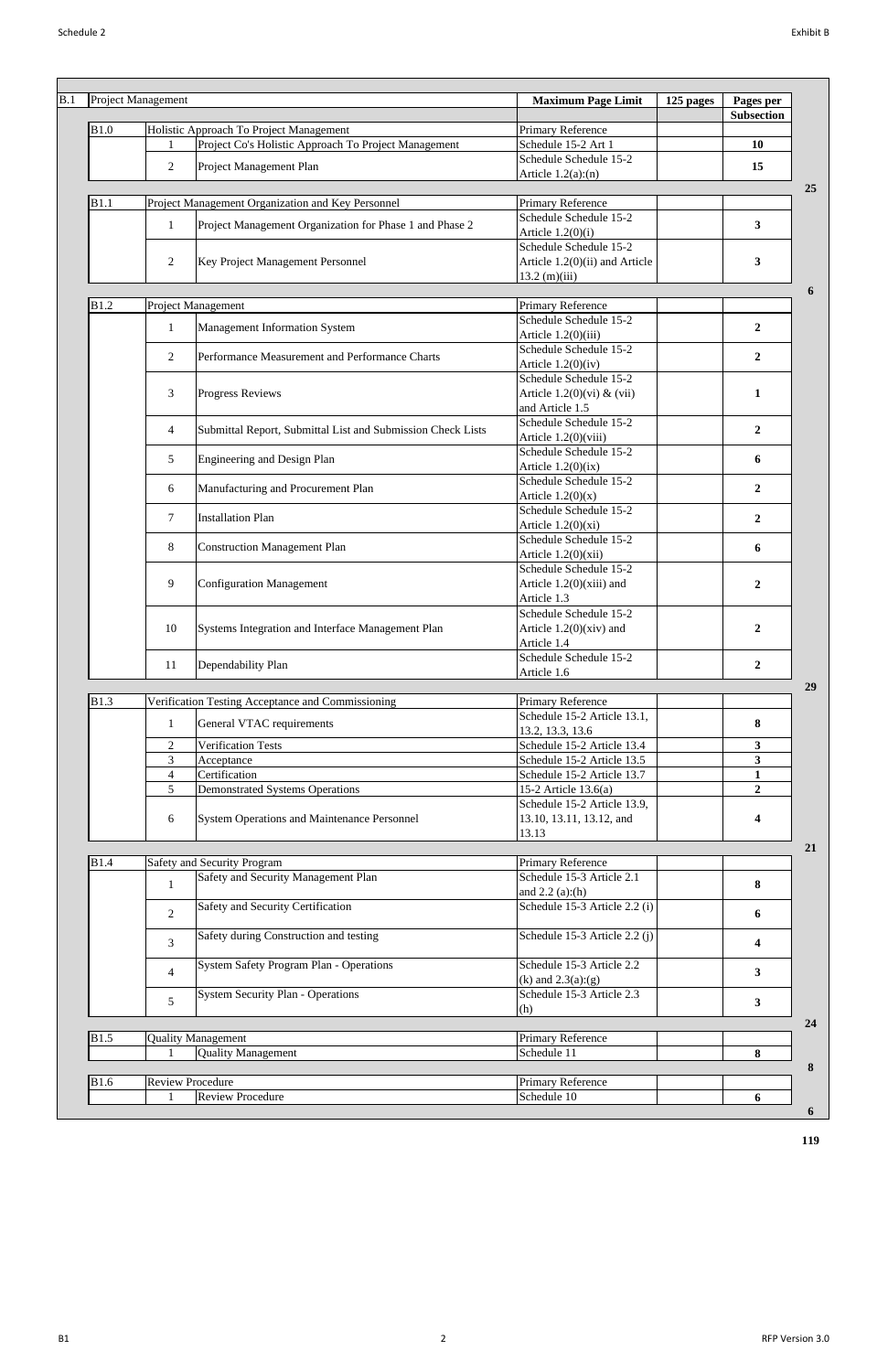| <b>B2.0</b>      | Civil Design               | Holistic Approach to Civil Design                                                                                             | <b>Maximum Page Limit</b>                                                              | 210 pages<br>Pages per<br><b>Subsection</b> |
|------------------|----------------------------|-------------------------------------------------------------------------------------------------------------------------------|----------------------------------------------------------------------------------------|---------------------------------------------|
|                  | 1<br>$\overline{c}$        | Project Co's Holistic Approach to Civil Design<br>Engineering and Design Plan                                                 | NA<br>Schedule 15-2 Article 1.2                                                        | 4<br>4                                      |
|                  |                            |                                                                                                                               | (o)(ix)A, B                                                                            |                                             |
| B <sub>2.1</sub> | $\overline{c}$             | Civil Design Organization and Key Personnel<br>Civil Design Organization for Phase 1 and Phase 2                              | Primary Reference                                                                      | 2                                           |
| <b>B2.2</b>      |                            | Key Civil and Architectural Design Personnel<br>Civil Design Approach to Phase 1 and Phase 2                                  | Primary Reference                                                                      | 5                                           |
|                  | 1                          | Civil Design Submittal Reports, Submittal Lists, and Submission Check<br>Lists                                                | Schedule 15-2 Article<br>1.2 <sub>(o)</sub> (viii)                                     | $\mathbf{2}$                                |
|                  | 2                          | Engineering and Design Plan, Design Packaging Plan (Civil)                                                                    | Schedule 15-2 Article<br>1.2(o)(ix)                                                    | 2                                           |
|                  | 3                          | Civil Design Support for Quality Control/Quality Assurance<br>Civil Designer Support for Verification, Testing and Acceptance | Schedule 11                                                                            | 3                                           |
|                  | $\overline{4}$             | Program                                                                                                                       | Schedule 15-2 Article 13                                                               | 3                                           |
| <b>B2.3</b>      | Civil Design               | Survey                                                                                                                        | Primary Reference<br>Schedule 15-2 Article 2.3                                         | $\mathbf{1}$                                |
|                  | $\overline{c}$<br>3        | Alignment Control and Right-of-Way (ROW)<br>Geotechnical Design Criteria and Parameters                                       | Schedule 15-2 Article 2.4<br>Schedule 15-2 Article 2.5                                 | 1<br>3                                      |
|                  | $\overline{4}$<br>5        | Approvals and Permitting Periods<br>Public Infrastructure Works                                                               | Schedule 15-2 Article 2.6<br>Schedule 15-2 Article 2.7                                 | $\mathbf{1}$<br>$\boldsymbol{2}$            |
|                  | 7                          | Road Construction and Streetscaping                                                                                           | Schedule 15-2 Article 2.8, 2.9                                                         | 5                                           |
|                  | 8<br>9                     | Traffic Signal Infrastructure, Illumination and Traffic Control Devices<br>Maintenance and Protection of Traffic              | Schedule 15-2 Article 2.10,<br>2.11.2.12<br>Schedule 15-2 Article 2.13                 | 5<br>$\overline{2}$                         |
|                  | 10<br>11                   | Landscaping<br><b>Bus Transit Integration</b>                                                                                 | Schedule 15-2 Article 2.14<br>Schedule 15-2 Article 2.15                               | $\overline{\mathbf{4}}$<br>$\mathbf{2}$     |
|                  | 12                         | Miscellaneous Civil                                                                                                           | Schedule 15-2 Article 2.16                                                             | 1                                           |
| <b>B2.4</b>      | Utility Infrastructure     | <b>Approvals and Permitting</b>                                                                                               | Primary Reference<br>Schedule 15-2 Article 3.3                                         | 1                                           |
|                  | $\overline{c}$<br>3        | Public Infrastructure Works<br>Utility Design and Relocation - General                                                        | Schedule 15-2 Article 3.4<br>Schedule 15-2 Article 3.5                                 | $\mathbf{1}$<br>$\boldsymbol{2}$            |
|                  | $\overline{4}$<br>5        | Sanitary Sewer<br>Storm Sewer and relocation of Storm Sewers                                                                  | Schedule 15-2 Article 3.6<br>Schedule 15-2 Article 3.7, 3.8                            | 2<br>$\overline{2}$                         |
|                  | 6<br>7                     | Water Distribution<br>Natural Gas                                                                                             | Schedule 15-2 Article 3.9<br>Schedule 15-2 Article 3.10                                | 1<br>1                                      |
|                  | 8<br>9                     | <b>Electrical Distribution</b><br>Telecommunications                                                                          | Schedule 15-2 Article 3.11<br>Schedule 15-2 Article 3.12                               | $\mathbf{1}$<br>1                           |
|                  | 10                         | Service connections and Prospect Sleeves                                                                                      | Schedule 15-2 Article 3.13,<br>3.14                                                    | $\mathbf{1}$                                |
| <b>B2.5</b>      |                            | Environmental Design Criteria                                                                                                 | Primary Reference                                                                      |                                             |
|                  | $\overline{\mathbf{c}}$    | Temperature and Humidity<br>Electromagnetic Compatibility                                                                     | Schedule 15-2 Article 4.3<br>Schedule 15-2 Article 4.4                                 | 1<br>1                                      |
|                  | 3<br>$\overline{4}$        | Noise<br>Ground-Borne Vibration                                                                                               | Schedule 15-2 Article 4.5<br>Schedule 15-2 Article 4.6                                 | $\mathbf 1$<br>$\mathbf{1}$                 |
|                  | 5<br>6<br>$\overline{7}$   | <b>Air Quality</b><br>Water Quality<br>Wind                                                                                   | Schedule 15-2 Article 4.7<br>Schedule 15-2 Article 4.8<br>Schedule 15-2 Article 4.9    | $\mathbf 1$<br>$\mathbf{1}$<br>$\mathbf{1}$ |
|                  | 8<br>9                     | Precipitation<br><b>Lightning Protection</b>                                                                                  | Schedule 15-2 Article 4.10<br>Schedule 15-2 Article 4.11                               | $\mathbf{1}$<br>$\mathbf{1}$                |
|                  | 10<br>11                   | Sand, Dust and Other Obstacles<br>Contaminated Materials / Hazardous Waste                                                    | Schedule 15-2 Article 4.12<br>Schedule 15-2 Article 4.13                               | Ŧ.<br>$\overline{a}$                        |
| <b>B2.6</b>      |                            | Energy Management Plan                                                                                                        | Primary Reference                                                                      |                                             |
|                  | 1                          | Energy Management Plan                                                                                                        | Schedule 15-2 Article 7.1(a),<br>7.1(d) & 7.1(f)                                       | 2                                           |
|                  | 2                          | <b>Energy Efficiency</b>                                                                                                      | Schedule 15-2 Article 7.1.(b)                                                          | 1                                           |
|                  | 3                          | Utility Billing Arrangements                                                                                                  | Schedule 15-2 Article 7.1.(e)                                                          | 1                                           |
| <b>B2.7</b>      |                            | Track Alignment and Wayside Clearances<br>Alignment General                                                                   | Primary Reference<br>Schedule 15-2 Article 11.1                                        | 2                                           |
|                  | $\overline{c}$<br>3        | <b>Baselines</b><br>Horizontal Alignment Criteria                                                                             | Schedule 15-2 Article 11.2<br>Schedule 15-2 Article 11.3                               | 1<br>2                                      |
|                  | $\overline{4}$             | Vertical Alignment Criteria                                                                                                   | Schedule 15-2 Article 11.4<br>Schedule 15-2 Article 11.5 &                             | 2                                           |
|                  | 5                          | Wayside and Vehicle Clearances                                                                                                | 11.6                                                                                   | 3                                           |
| <b>B2.8</b>      | 1                          | LRT Stops and Stop Equipment<br>Design Guidelines and Design Requirements                                                     | Primary Reference<br>Schedule 15-2 Article 14.2,                                       | $\mathbf{2}$                                |
|                  | 2                          | General LRT Stop Requirements                                                                                                 | 14.3<br>Schedule 15-2 Article 14.6                                                     | 4                                           |
|                  | 3<br>$\overline{4}$<br>5   | Site Access & Egress<br>Platforms & Shelters Design Requirements<br>Design Elements of Continuity and Variability             | Schedule 15-2 Article 14.7<br>Schedule 15-2 Article 14.8<br>Schedule 15-2 Article 14.9 | 2<br>4<br>$\mathbf{2}$                      |
|                  | 6<br>7                     | Specific LRT Stop requirements (by location)<br>Security Considerations                                                       | Schedule 15-2 Article 14.10<br>Schedule 15-2 Article 14.11                             | 6<br>$\mathbf{1}$                           |
|                  | 8<br>9                     | Structural<br>Mechanical and Electrical Systems                                                                               | Schedule 15-2 Article 14.12<br>Schedule 15-2 Article 14.13                             | 1<br>$\boldsymbol{2}$                       |
|                  | 10                         | Materials & Finishes                                                                                                          | Schedule 15-2 Article 14.14                                                            | 3                                           |
| B <sub>2.9</sub> | Structures<br>$\mathbf{1}$ | General Requirements and Design Codes and Standards                                                                           | Primary Reference<br>Schedule 15-2 Article 15.1,                                       | $\mathbf{1}$                                |
|                  | 2                          | Design Loads, Load Factors and Loading Combinations                                                                           | 15.2<br>Schedule 15-2 Article 15.3,                                                    | $\mathbf{1}$                                |
|                  | 3<br>$\overline{4}$        | <b>LRT</b> Ancillary Structures<br>Materials                                                                                  | 15.6<br>Schedule 15-2 Article 15.5<br>Schedule 15-2 Article 15.7                       | $\boldsymbol{2}$<br>1                       |
|                  | 5                          | Culverts and Existing Bridges                                                                                                 | Schedule 15-2 Article 15.8,<br>15.9                                                    | 5                                           |
|                  | 6                          | <b>Special Design Considerations</b>                                                                                          | Schedule 15-2 Article 15.10                                                            | $\boldsymbol{2}$                            |
| <b>B2.10</b>     | OMSF                       |                                                                                                                               | Primary Reference<br>Schedule 15-2 Article 16.1,                                       |                                             |
|                  | 1                          | <b>General Requirements</b>                                                                                                   | 16.3, 16.4, 16.6, 16.7, 16.8,<br>and 16.9                                              | 4                                           |
|                  | $\overline{c}$<br>3        | LRV Maintenance and Repair Shop<br><b>Support Shops</b>                                                                       | Schedule 15-2 Article 16.1<br>Schedule 15-2 Article 16.11                              | 4<br>3                                      |
|                  | $\overline{4}$<br>5        | Wayside Systems Maintenance and Repair Facility<br>LRV Car Wash                                                               | Schedule 15-2 Article 16.12<br>Schedule 15-2 Article 16.13                             | 3<br>2                                      |
|                  | 6<br>$\overline{7}$        | Central Control Facility<br><b>OMSF</b> Communications                                                                        | Schedule 15-2 Article 16.14<br>Schedule 15-2 Article 16.15                             | 4<br>2                                      |
|                  | 8<br>9                     | Security<br>Hazardous and Toxic Materials Storage and Fuel Storage.                                                           | Schedule 15-2 Article 16.16<br>Schedule 15-2 Article 16.17 &<br>16.19                  | 1<br>1                                      |
|                  | 10<br>11                   | Drainage and Services<br>Service Roads and Aisles                                                                             | Schedule 15-2 Article 16.18<br>Schedule 15-2 Article 16.2                              | 1<br>$\mathbf{2}$                           |
|                  | 12<br>13                   | Material and Spare Parts Storage<br>Administration Facility and Offices                                                       | Schedule 15-2 Article 16.21<br>Schedule 15-2 Article 16.22                             | 3<br>$\mathbf{1}$                           |
|                  | 14<br>15                   | Maintenance Management Information System<br>Maintenance and Recovery Vehicles                                                | Schedule 15-2 Article 16.23<br>Schedule 15-2 Article 16.24                             | 3<br>3                                      |
| <b>B2.11</b>     |                            | Corrosion Control and Grounding - Basis of Design (Soil and Atmospheric aspects)                                              | Primary Reference                                                                      |                                             |
|                  |                            | <b>General Requirements</b>                                                                                                   | Schedule 15-2 Article 17.1<br>Schedule 15-2 Article 17.2,                              | see B3.9                                    |
|                  | $\overline{c}$             | Purpose and Scope                                                                                                             | 17.3<br>Schedule 15-2 Article 17.4,                                                    | see B3.9                                    |
|                  | 3                          | Interfaces, Expansion, and Special Design Provisions<br>Soil Corrosion Prevention Systems                                     | 17.5, 17.6, 17.8<br>Schedule 15-2 Article 17.11                                        | see B3.9                                    |
|                  | $\overline{4}$<br>5        | Atmospheric Corrosion Prevention Systems                                                                                      | and 17.12<br>Schedule 15-2 Article 17.13                                               | 4<br>2                                      |
|                  |                            |                                                                                                                               | and 17.14                                                                              |                                             |
| B2.12            | Fire/Life Safety<br>1      | <b>General Requirements</b>                                                                                                   | Primary Reference<br>Schedule 15-2 Article 20.1                                        | 2                                           |
|                  | $\overline{c}$<br>3        | <b>LRT Stop Facilities</b><br><b>Trackway Facilities</b>                                                                      | Schedule 15-2 Article 20.2<br>Schedule 15-2 Article 20.3                               | $\boldsymbol{2}$<br>2                       |
|                  | $\overline{4}$<br>5        | Vehicle Yard and Maintenance Facilities<br>System Fire/Life Safety Procedures                                                 | Schedule 15-2 Article 20.4<br>Schedule 15-2 Article 20.5                               | 3<br>$\mathbf{2}$                           |
|                  | 6                          | Communications                                                                                                                | Schedule 15-2 Article 20.6<br>Schedule 15-2 Article 20.7                               | 3                                           |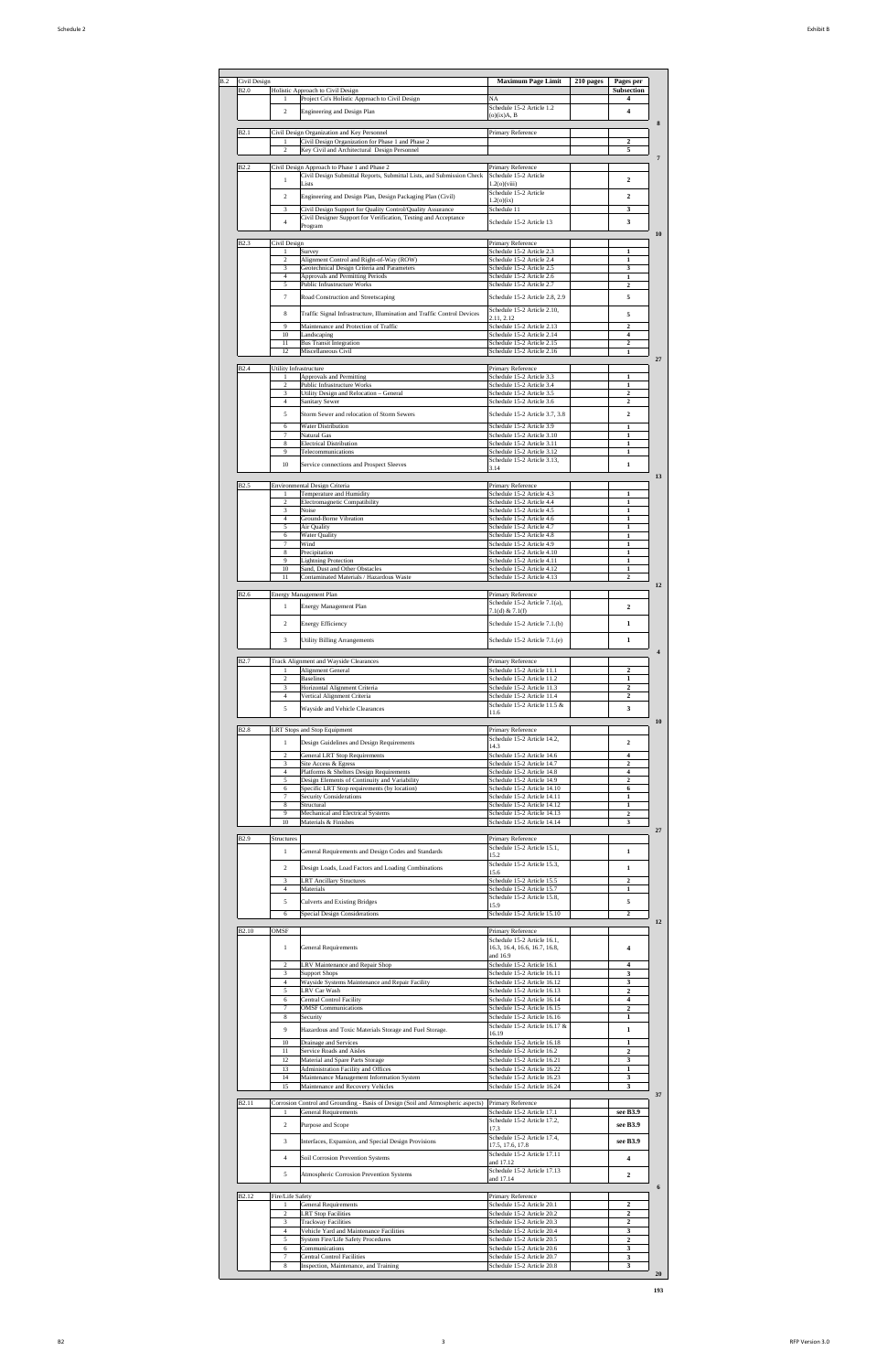| <b>System Design</b> |                                |                                                                                                                             | <b>Maximum Page Limit</b>                                   | 220 | Pages per<br><b>Subsection</b> |
|----------------------|--------------------------------|-----------------------------------------------------------------------------------------------------------------------------|-------------------------------------------------------------|-----|--------------------------------|
| <b>B3.0</b>          | $\mathbf{1}$                   | Holistic Approach to System Design<br>Project Co's Holistic Approach to Systems Design                                      | Primary Reference<br><b>NA</b>                              |     | 4                              |
|                      | $\overline{c}$                 | System Engineering Management Plan                                                                                          | Schedule 15-2 Article 1.2 (o) $(ix)C$                       |     | 2                              |
|                      |                                |                                                                                                                             |                                                             |     |                                |
| <b>B3.1</b>          |                                | System Design Organization and Key Personnel                                                                                |                                                             |     |                                |
|                      | $\mathbf{1}$<br>$\overline{2}$ | System Design Organization for Phase 1 and Phase 2<br>Key System Design Personnel                                           |                                                             |     | 4<br>$\overline{2}$            |
|                      |                                |                                                                                                                             |                                                             |     |                                |
| <b>B3.2</b>          |                                | System Design Approach to Phase 1 and Phase 2<br>System Design Submittal Reports, Submittal Lists, and Submission           | Primary Reference                                           |     |                                |
|                      | $\mathbf{1}$                   | <b>Check Lists</b>                                                                                                          | Schedule 15-2 Article 1.2(o)(viii)                          |     | 3                              |
|                      | $\overline{c}$<br>3            | Engineering and Design Plan, Design Packaging Plan (Systems)<br>System Design Support for Quality Control/Quality Assurance | Schedule 15-2 Article $1.2(0)(ix)$<br>Schedule 11           |     | 4<br>$\overline{2}$            |
|                      | $\overline{4}$                 | System Designer Support for Verification, Testing and Acceptance                                                            | Schedule 15-2 Article 13                                    |     | $\overline{2}$                 |
|                      |                                | Program                                                                                                                     |                                                             |     |                                |
| <b>B3.3</b>          |                                | Light Rail Vehicle - Basis of Design                                                                                        | Primary Reference                                           |     |                                |
|                      | $\mathbf{1}$                   | Understanding of LRV design interface requirements                                                                          | Schedule 15-2 Article 5.1(b) and<br>5.4                     |     | 3                              |
|                      | 2                              | Understanding of LRV fundamental Parameters                                                                                 | Schedule 15-2 Article 5.2(b)                                |     | 3                              |
|                      | 3                              | Understanding of Operational and Performance Characteristics                                                                | Schedule 15-2 Article 5.5 and 5.6                           |     | 3                              |
|                      | 4                              | <b>Understanding of Design Characteristics</b>                                                                              | Schedule 15-2 Article 5.7                                   |     | 3                              |
|                      | 5                              | Understanding of Project Co's testing Requirements                                                                          | Schedule 15-2 Article 5.9                                   |     | 3                              |
| <b>B</b> 3.4         |                                | Traction Electrification System - Basis of Design                                                                           | Primary Reference                                           |     |                                |
|                      | 1<br>$\overline{c}$            | Understanding of functional requirements<br>Traction Power Systems (TPS) Design requirements                                | Schedule 15-2 Article 6.3<br>Schedule 15-2 Article 6.4      |     | 3<br>3                         |
|                      | 3                              | <b>System Voltage Design Requirements</b>                                                                                   | Schedule 15-2 Article 6.5                                   |     | $\mathbf{1}$                   |
|                      | $\overline{4}$                 | TPSS Site Access, Grading and Drainage Design Requirements                                                                  | Schedule 15-2 Article 6.6                                   |     | 3                              |
|                      | 5<br>6                         | Traction Power Feeder System (TPFS) Design Requirements<br>Sectioning and Grounding Design Requirements                     | Schedule 15-2 Article 6.7<br>Schedule 15-2 Article 6.8      |     | 2<br>$\mathbf{2}$              |
|                      | $\overline{7}$                 | <b>Traction Power System Product Requirements</b>                                                                           | Schedule 15-2 Article 6.9                                   |     | 1                              |
|                      | 8<br>9                         | Overhead contact System (OCS)<br><b>Traction Power Distribution System</b>                                                  | Schedule 15-2 Article 6.10<br>Schedule 15-2 Article 6.11    |     | 3<br>3                         |
|                      |                                |                                                                                                                             |                                                             |     |                                |
| <b>B3.5</b>          |                                | Train Control Systems - Basis of Design                                                                                     | Primary Reference                                           |     |                                |
|                      | $\mathbf{1}$                   | Understanding of functional requirements                                                                                    | Schedule 15-2 Article 8.1 and 8.3                           |     | 4                              |
|                      | $\overline{c}$                 | Automatic Train Supervision                                                                                                 | Schedule 15-2 Article 8.4                                   |     | 2                              |
|                      | 3<br>$\overline{4}$            | Operational Design requirements<br>Electromagnetic Interference (EMI)                                                       | Schedule 15-2 Article 8.5<br>Schedule 15-2 Article 8.6      |     | $\overline{2}$<br>1            |
|                      | 5                              | Growth and Expansion                                                                                                        | Schedule 15-2 Article 8.7                                   |     | 1                              |
|                      | 6                              | <b>Signal Circuitry</b>                                                                                                     | Schedule 15-2 Article 8.8                                   |     | $\overline{2}$                 |
|                      | 7                              | Train-to-Wayside Communications (TWC)                                                                                       | Schedule 15-2 Article 8.9 and 8.20                          |     | $\overline{2}$                 |
|                      | 8                              | Storage Yard                                                                                                                | Schedule 15-2 Article 8.10                                  |     | 4                              |
|                      | 9<br>10                        | <b>Switch Machines</b><br>Signals                                                                                           | Schedule 15-2 Article 8.11<br>Schedule 15-2 Article 8.12    |     | 2<br>4                         |
|                      | 11                             | Crossing Warning Systems                                                                                                    | Schedule 15-2 Article 8.13                                  |     | 4                              |
|                      | 12                             | Traffic Signal Interface                                                                                                    | Schedule 15-2 Article 8.14                                  |     | 2                              |
|                      | 13<br>14                       | <b>Track Circuits</b><br>Signal Power                                                                                       | Schedule 15-2 Article 8.15<br>Schedule 15-2 Article 8.16    |     | $\mathbf{2}$<br>$\mathbf{1}$   |
|                      | 15                             | Houses and Cases                                                                                                            | Schedule 15-2 Article 8.17                                  |     | 4                              |
|                      | 16<br>17                       | Signal Equipment and Technologies<br>Maintainability Design requirements                                                    | Schedule 15-2 Article 8.18<br>Schedule 15-2 Article 8.19    |     | 3<br>1                         |
|                      | 18                             | Vehicle Provisions for Project Co ATP, ATS, and TWC Equipment                                                               | Schedule 15-2 Article 8.21                                  |     | 4                              |
|                      |                                |                                                                                                                             |                                                             |     |                                |
| <b>B3.6</b>          |                                | Intelligent Transportation Systems - Basis of Design                                                                        | Primary Reference                                           |     |                                |
|                      | 1                              | <b>Intelligent Transportation Systems Architecture</b>                                                                      | Schedule 15-2 Article 9.3                                   |     | 1                              |
|                      | $\overline{c}$<br>3            | ITS Systems for the Project<br><b>Transit Management Systems</b>                                                            | Schedule 15-2 Article 9.4<br>Schedule 15-2 Article 9.5      |     | 3<br>2                         |
|                      | $\overline{4}$                 | Traffic Signal Control/Transit Priority Systems                                                                             | Schedule 15-2 Article 9.6                                   |     | 4                              |
|                      | 5<br>6                         | <b>Transit Security</b><br>Passenger Assistance Intercom at LRT Stops                                                       | Schedule 15-2 Article 9.7<br>Schedule 15-2 Article 9.8      |     | 2<br>$\mathbf{1}$              |
|                      | 7                              | Fare Collection                                                                                                             | Schedule 15-2 Article 9.9                                   |     | 1                              |
|                      | 8                              | <b>Communications System</b>                                                                                                | Schedule 15-2 Article 9.10                                  |     | 1                              |
|                      | 9<br>10                        | <b>Control Centres</b><br>Power Supply System                                                                               | Schedule 15-2 Article 9.11<br>Schedule 15-2 Article 9.12    |     | 5<br>$\mathbf{1}$              |
|                      | 11                             | <b>Advanced Traveler Information System</b>                                                                                 | Schedule 15-2 Article 9.13                                  |     | 1                              |
|                      | 12<br>13                       | <b>System Design Documentation</b><br>Software Licenses and Escrow                                                          | Schedule 15-2 Article 9.14<br>Schedule 15-2 Article 9.15    |     | 1<br>$\mathbf{1}$              |
|                      | 14                             | Testing and Commissioning Requirements                                                                                      | Schedule 15-2 Article 9.16                                  |     | 2                              |
|                      |                                |                                                                                                                             |                                                             |     |                                |
| <b>B3.7</b>          | 1                              | Communications - Basis of Design<br><b>Light Rail Communication Systems</b>                                                 | Primary Reference<br>Schedule 15-2 Article 10.3             |     | 2                              |
|                      | $\overline{c}$                 | <b>Transport System LAN Definitions</b>                                                                                     | Schedule 15-2 Article 10.4                                  |     | $\mathbf{1}$                   |
|                      | 3<br>$\overline{4}$            | Field Equipment Technical Requirements<br><b>SCADA System Requirements</b>                                                  | Schedule 15-2 Article 10.5<br>Schedule 15-2 Article 10.6    |     | 2<br>4                         |
|                      | 5                              | Communications Transmission Systems (CTS)                                                                                   | Schedule 15-2 Article 10.7                                  |     | 4                              |
|                      | 6                              | Telephone/Intercom System                                                                                                   | Schedule 15-2 Article 10.8                                  |     | 1                              |
|                      | $\tau$<br>8                    | Closed Circuit Television (CCTV)<br><b>Remote Security Rooms</b>                                                            | Schedule 15-2 Article 10.9<br>Schedule 15-2 Article 10.10   |     | 2<br>$\mathbf{1}$              |
|                      | 9                              | Light Rail Vehicle to CCF communications                                                                                    | Schedule 15-2 Article 10.11                                 |     | 3                              |
|                      | 10<br>11                       | Central Control Facility and SCADA<br>Central Control Facility and the Fire Alarm System                                    | Schedule 15-2 Article 10.12<br>Schedule 15-2 Article 10.13  |     | 3<br>$\mathbf{1}$              |
|                      | 12                             | Light Rail Transit Radio System                                                                                             | Schedule 15-2 Article 10.14                                 |     | 1                              |
| <b>B3.8</b>          |                                | Trackwork - Basis of Design                                                                                                 | Primary Reference                                           |     |                                |
|                      | 1                              | <b>General Requirements</b>                                                                                                 | Schedule 15-2 Article 12.1                                  |     | 3                              |
|                      | $\overline{c}$                 | <b>Trackwork Systems</b>                                                                                                    | Schedule 15-2 Article 12.3                                  |     | $\mathbf{1}$                   |
|                      | 3<br>$\overline{4}$            | Track Classification<br>Wheel Profile and Wheel Gauge                                                                       | Schedule 15-2 Article 12.4<br>Schedule 15-2 Article 12.5    |     | 1<br>1                         |
|                      | 5                              | Track Gauge and Rail Cant                                                                                                   | Schedule 15-2 Article 12.6                                  |     | 1                              |
|                      | 6<br>$\tau$                    | Track Electrical Insulation and Vibration Damping<br>Track Construction and Maintenance Manuals and Tolerances              | Schedule 15-2 Article 12.7<br>Schedule 15-2 Article 12.8    |     | 4<br>2                         |
|                      | 8                              | <b>Standard Track Construction Types</b>                                                                                    | Schedule 15-2 Article 12.9                                  |     | 4                              |
|                      | 9                              | <b>Standard Trackwork</b>                                                                                                   | Schedule 15-2 Article 12.10                                 |     | 4                              |
|                      | 10<br>11                       | <b>Special Trackwork</b><br>Highway and Pedestrian Grade Crossing Materials                                                 | Schedule 15-2 Article 12.11<br>Schedule 15-2 Article 12.12  |     | 4<br>3                         |
|                      | 12                             | <b>Other Track Devices</b>                                                                                                  | Schedule 15-2 Article 12.13                                 |     | 4                              |
|                      | 13                             | System Interfaces Affecting Track Design                                                                                    | Schedule 15-2 Article 12.14                                 |     | 2                              |
| <b>B3.9</b>          |                                | Corrosion Control and Grounding - Basis of Design (stray current aspects)                                                   | Primary Reference                                           |     |                                |
|                      | 1                              | <b>General Requirements</b>                                                                                                 | Schedule 15-2 Article 17.1                                  |     | 2                              |
|                      | 2                              | Purpose and Scope                                                                                                           | Schedule 15-2 Article 17.2, 17.3                            |     | 2                              |
|                      | 3                              | Interfaces, Expansion, and Special Design Provisions                                                                        | Schedule 15-2 Article 17.4, 17.5,<br>17.6, 17.8             |     | $\mathbf{2}$                   |
|                      |                                |                                                                                                                             |                                                             |     |                                |
|                      | $\overline{4}$                 | <b>Stray Current Corrosion Prevention</b>                                                                                   | Schedule 15-2 Article 17.9<br>Schedule 15-2 Article 17.10 & |     | 1                              |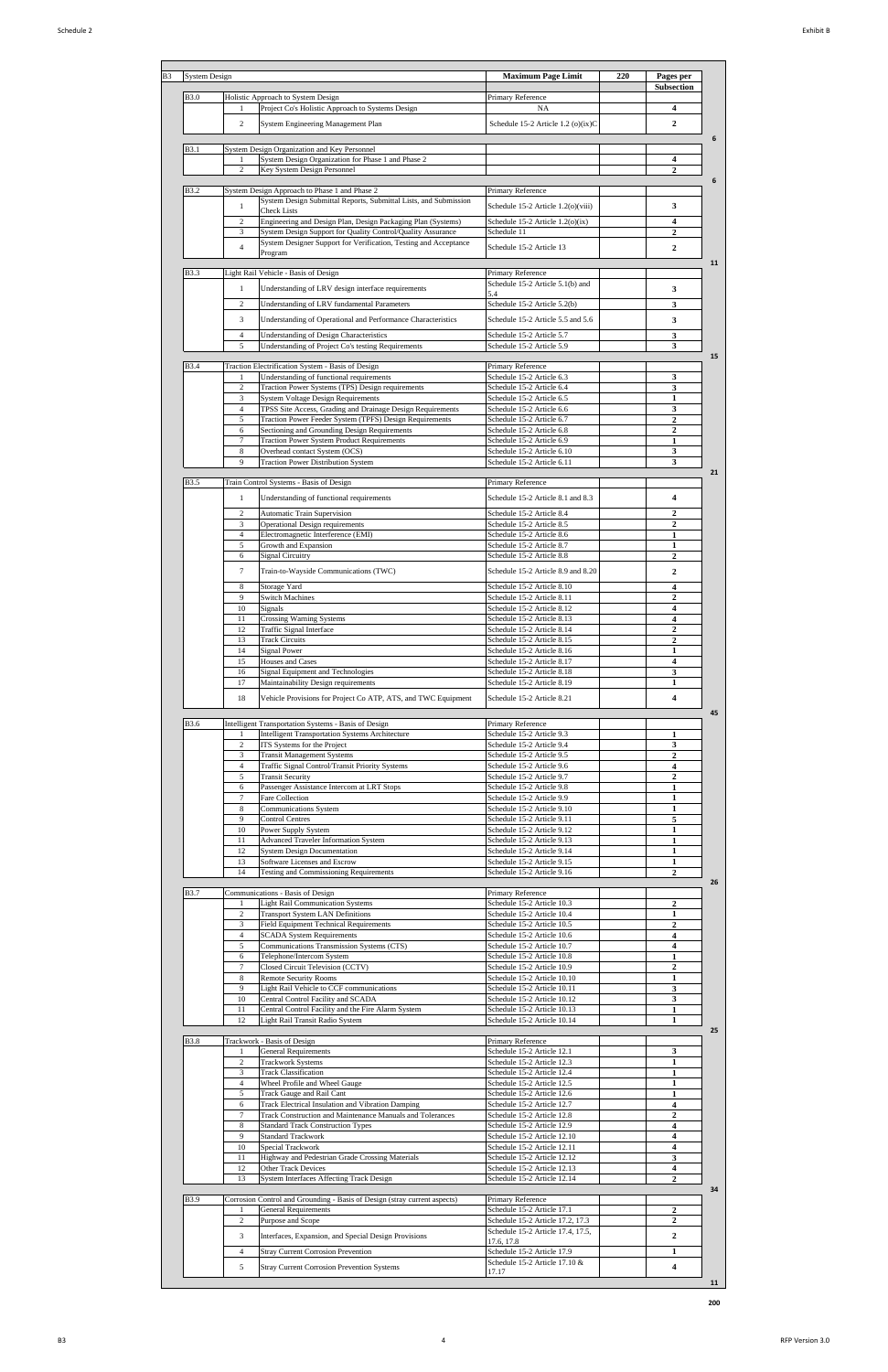|             | Construction and Project Schedule |                                                                                                            | <b>Maximum Page Limit</b><br>195 pages                                               |  | Pages per<br><b>Subsection</b> |
|-------------|-----------------------------------|------------------------------------------------------------------------------------------------------------|--------------------------------------------------------------------------------------|--|--------------------------------|
| <b>B4.0</b> |                                   | Holistic Approach To Construction and Project Schedule                                                     | Primary Reference                                                                    |  |                                |
|             | 1                                 | Project Co's Holistic Approach To Construction and the Project Schedule   Schedule 15-2 Article 18.1, 18.2 |                                                                                      |  | 5                              |
|             | 2                                 | <b>Construction Management Plan</b>                                                                        | Schedule Schedule 15-2 Articleicle<br>1, 1.2(0)(xii)                                 |  | 5 <sup>5</sup>                 |
|             |                                   |                                                                                                            |                                                                                      |  |                                |
| <b>B4.1</b> |                                   | Construction Organization and Key Personnel                                                                | Primary Reference                                                                    |  |                                |
|             | 1                                 | Construction Organization for Phase 1 and Phase 2                                                          | RFQ, 9, Schedule 15-2 Article 18                                                     |  | 8                              |
|             | 2                                 | <b>Key Construction Personnel</b>                                                                          | RFQ, 9, Schedule 15-2 Article 18                                                     |  | $\overline{2}$                 |
|             |                                   |                                                                                                            |                                                                                      |  |                                |
| <b>B4.2</b> | <b>Construction Criteria</b>      |                                                                                                            | Primary Reference                                                                    |  |                                |
|             | 1                                 | General Requirements                                                                                       | Schedule 15-2 Article 18.1, 18.2                                                     |  | 3 <sup>1</sup>                 |
|             | 2                                 | Project Co Communications and Community Relations<br>Representative/Firm                                   | Schedule 15-2 Article 18.3                                                           |  | 5                              |
|             | 3                                 | Access and Protection of Property                                                                          | Schedule 15-2 Article 18.4                                                           |  | 5                              |
|             | $\overline{4}$                    | <b>Construction Survey</b>                                                                                 | Schedule 15-2 Article 18.5                                                           |  | 5                              |
|             | 5                                 | Pre- and Post-Condition Surveys                                                                            | Schedule 15-2 Article 18.6                                                           |  | 5                              |
|             | 6                                 | Project Co Facilities                                                                                      | Schedule 15-2 Article 18.7                                                           |  | 10                             |
|             | 7                                 | <b>Construction Sequence Considerations</b>                                                                | Schedule 15-2 Article 18.8, 18.10                                                    |  | 10                             |
|             | 8                                 | Traffic Management Plan                                                                                    | Schedule 15-2 Article 18.9                                                           |  | 10                             |
|             | $\overline{9}$                    | Railroad Traffic, Signaling and Crossing Warning System                                                    | Schedule 15-2 Article 18.10                                                          |  | $\overline{2}$                 |
|             | 10                                | Air and Dust Monitoring Control                                                                            | Schedule 15-2 Article 18.11                                                          |  | 5                              |
|             | 11                                | Dewatering                                                                                                 | Schedule 15-2 Article 18.12                                                          |  | 5                              |
|             | 12                                | Stormwater Management and Sedimentation Control                                                            | Schedule 15-2 Article 18.13                                                          |  | 10                             |
|             | 13                                | Historical and Scientific Specimens                                                                        | Schedule 15-2 Article 18.14                                                          |  | $\mathbf{1}$                   |
|             | 14                                | Noise and Vibration Monitoring and Control                                                                 | Schedule 15-2 Article 18.15                                                          |  | $\overline{2}$                 |
|             | 15                                | Waste Management                                                                                           | Schedule 15-2 Article 18.16                                                          |  | $\mathbf{2}$                   |
| <b>B4.3</b> | Project Schedule                  |                                                                                                            | <b>Primary Reference</b>                                                             |  |                                |
|             | 1                                 | <b>General Requirements</b>                                                                                | Schedule 15-2 Article 19.1                                                           |  | 5                              |
|             | $\overline{2}$                    | Project Co's Baseline Schedule                                                                             | Schedule 15-2 Article 19.2                                                           |  | 5                              |
|             | $\mathfrak{Z}$                    | Level 2 Schedule - King Street                                                                             | Schedule 15-2 Article 19.3                                                           |  | 5                              |
|             | $\overline{4}$                    | <b>Schedule Updates</b>                                                                                    | Schedule 15-2 Article 19.4                                                           |  | 5 <sup>5</sup>                 |
|             | 5                                 | Levels of Detail for Project Schedules (pages may be reduced if<br>information is included in an appendix) | Schedule 15-2 Article 19.5                                                           |  | 30                             |
|             | 6                                 | Project Schedule Terminology                                                                               | Schedule 15-2 Article 19.6                                                           |  | 1                              |
|             | $\tau$                            | Schedule Formats, Submittals, Review and Approvals                                                         | Schedule 15-2 Article 19.7                                                           |  | 1                              |
|             | 8                                 | <b>Schedule Updating Requirements</b>                                                                      | Schedule 15-2 Article 19.8                                                           |  | $\mathbf{1}$                   |
|             |                                   |                                                                                                            |                                                                                      |  |                                |
| <b>B4.4</b> | <b>Construction Safety</b>        |                                                                                                            | Primary Reference                                                                    |  |                                |
|             | $\mathbf{1}$                      | Zero Harm Policy and construction safety                                                                   | Schedule 15-2 Article 18.1 and 15-<br>3 Article 2                                    |  | 10                             |
| <b>B4.5</b> |                                   | Construction Quality and Workmanship                                                                       | Primary Reference                                                                    |  |                                |
|             | 1                                 | Approach to Construction Quality                                                                           | Schedule 11, Article 18, and<br>Schedule Schedule 15-2 Articleicle<br>1, 1.2(o)(xii) |  | 10                             |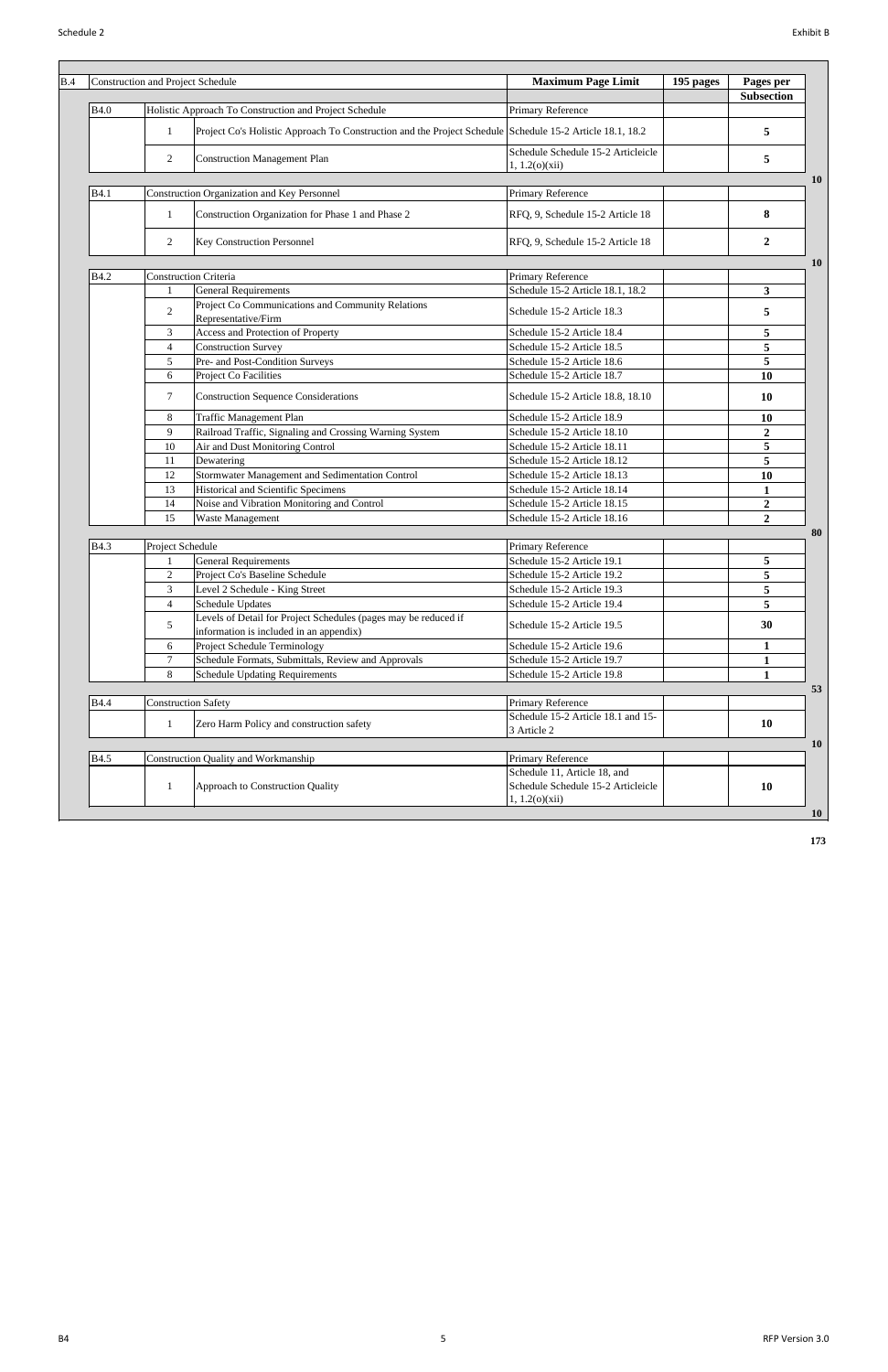|             | Maintenance & Rehabilitation                      |                                                                                              | <b>Maximum Page Limit</b>                         | 115 pages | Pages per               |  |
|-------------|---------------------------------------------------|----------------------------------------------------------------------------------------------|---------------------------------------------------|-----------|-------------------------|--|
|             |                                                   |                                                                                              |                                                   |           | <b>Subsection</b>       |  |
| <b>B5.0</b> | Holistic Approach To Maintenance & Rehabilitation |                                                                                              | <b>Primary Reference</b>                          |           |                         |  |
|             | $\mathbf{1}$                                      | Project Co's Holistic Approach To Maintenance & Rehabilitation                               | 15-3 Art 1, Article 1.1 and 1.2                   |           | 10                      |  |
|             | $\mathcal{L}$                                     | Maintenance & Rehabilitation Plan                                                            | Schedule 15-3 Article 1.10                        |           | 15                      |  |
| <b>B5.1</b> |                                                   | Maintenance & Rehabilitation Organization and Key Personnel                                  | Primary Reference                                 |           |                         |  |
|             |                                                   | Maintenance & Rehabilitation Organization for Phase 3                                        | Schedule 15-3 Article 1                           |           | 5                       |  |
|             | 2                                                 | Key Maintenance & Rehabilitation Personnel                                                   | Schedule 15-3 Article 1.2(b) and<br><b>RFQ</b>    |           | 5                       |  |
|             |                                                   |                                                                                              |                                                   |           |                         |  |
| <b>B5.2</b> |                                                   | Maintenance & Rehabilitation                                                                 | Primary Reference                                 |           |                         |  |
|             | 1                                                 | Maintenance and Rehabilitation Performance Measure System<br>Framework                       | Schedule 15-3 Article 1.3                         |           | 5                       |  |
|             | 2                                                 | Availability of Manager of Maintenance                                                       | Schedule 15-3 Article 1.4                         |           | $\overline{2}$          |  |
|             | 3                                                 | <b>Construction Activities during Maintenance Period</b>                                     | Schedule 15-3 Article 1.5                         |           | $\overline{\mathbf{3}}$ |  |
|             | $\overline{4}$                                    | Condition of System                                                                          | Schedule 15-3 Article 1.6                         |           | 5 <sup>5</sup>          |  |
|             | 5                                                 | Scope of Maintenance                                                                         | Schedule 15-3 Article 1.9                         |           | 10                      |  |
|             | 6                                                 | Compliance and Access to Maintenance Records                                                 | Schedule 15-3 Article 1.11, 1.12                  |           | $\overline{2}$          |  |
|             | $\tau$                                            | Records and Reporting                                                                        | Schedule 15-3 Article 1.13 and 15-<br>3 Article 3 |           | $\overline{2}$          |  |
|             | 8                                                 | Changes Required by the Region to maintain Region Assets                                     | Schedule 15-3 Article 1.14                        |           | $\overline{2}$          |  |
|             | $\mathbf{Q}$                                      | <b>Utilities</b>                                                                             | Schedule 15-3 Article 1.15                        |           | $\overline{2}$          |  |
|             | 10                                                | Maintenance and Performance Standards and Quality Performance<br>Criteria                    | Schedule 15-3 Article 1.16 and 1.17               |           | 5                       |  |
|             | 11                                                | Specific Region Responsibilities                                                             | Schedule 15-3 Article 1.18                        |           | $\overline{2}$          |  |
|             | 12                                                | <b>Technical Capacity</b>                                                                    | Schedule 15-3 Article 1.19                        |           | 10                      |  |
|             |                                                   |                                                                                              |                                                   |           |                         |  |
| <b>B5.3</b> |                                                   | <b>System Service Availability Requirements</b>                                              | Primary Reference                                 |           |                         |  |
|             | $\mathbf{1}$                                      | General Requirements for System Service Availability Requirements                            | Schedule 15-3 Article 3                           |           | 5                       |  |
|             | 2                                                 | <b>Maintenance Services</b>                                                                  | Schedule 15-3 Article 3.4                         |           | 5                       |  |
|             | $\overline{3}$                                    | Automatic Capturing of Data                                                                  | Schedule 15-3 Article 3.5                         |           | 3 <sup>1</sup>          |  |
|             | $\overline{4}$                                    | Availability of other System and Facility elements not captured by the<br>availability index | Schedule 15-3 Article 3.8                         |           | $\overline{2}$          |  |